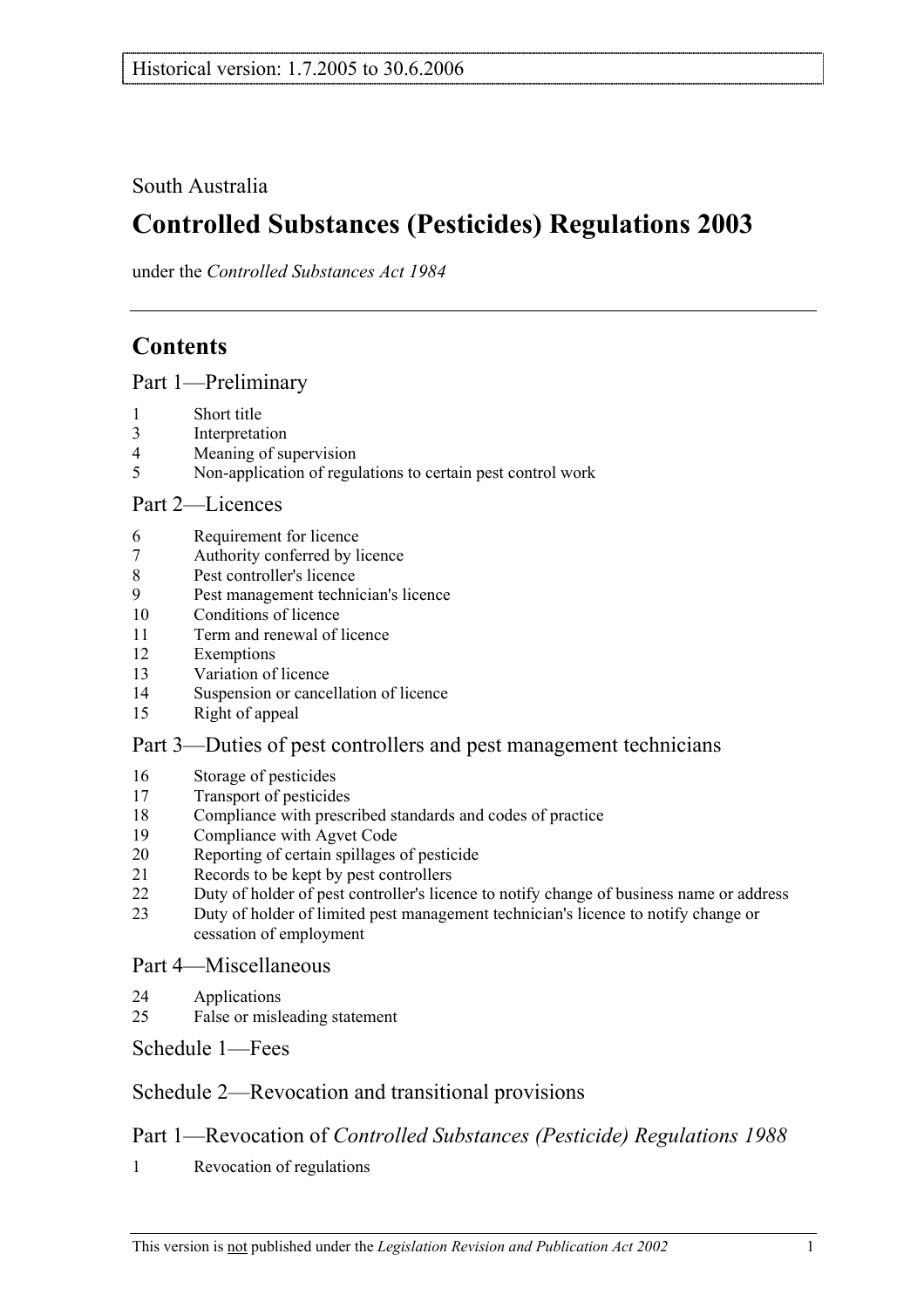#### Part 2—Transitional provisions

- 2 Interpretation
- 3 Continuation of licences
- 4 Continuation of exemptions

Legislative history

# **Part 1—Preliminary**

#### **1—Short title**

These regulations may be cited as the *Controlled Substances (Pesticides) Regulations 2003*.

#### **3—Interpretation**

In these regulations, unless the contrary intention appears—

*Act* means the *Controlled Substances Act 1984*;

*Agvet Code* means the *Agvet Code of South Australia* (see section 5 of the *Agricultural and Veterinary Chemicals (South Australia) Act 1994*);

*approved label* has the meaning given by the Agvet Code;

*director*, in relation to a body corporate, has the same meaning as in the *Corporations Act 2001* of the Commonwealth;

*disposal*, in relation to pesticide, means—

- (a) disposal of unused pesticide; or
- (b) disposal of a container that has been used to hold pesticide;

*employ* includes engage under a contract for services;

*licensing authority* means the person or body designated from time to time by the Minister by instrument in writing as the licensing authority for the purposes of these regulations;

*Part 7 permit* means a permit under Part 7 of the Agvet Code;

*pest* has the meaning given by the Agvet Code;

*pest control business* means a business in which pest control work is performed for another for fee or reward;

*pest controller* means a person who carries on a pest control business;

*pest control work* means using a pesticide to—

- (a) kill, stupefy or repel a pest; or
- (b) inhibit the feeding of a pest; or
- (c) modify the physiology of a pest to alter its natural development or reproductive capacity,

and includes measuring, mixing, weighing or otherwise preparing a pesticide for such use;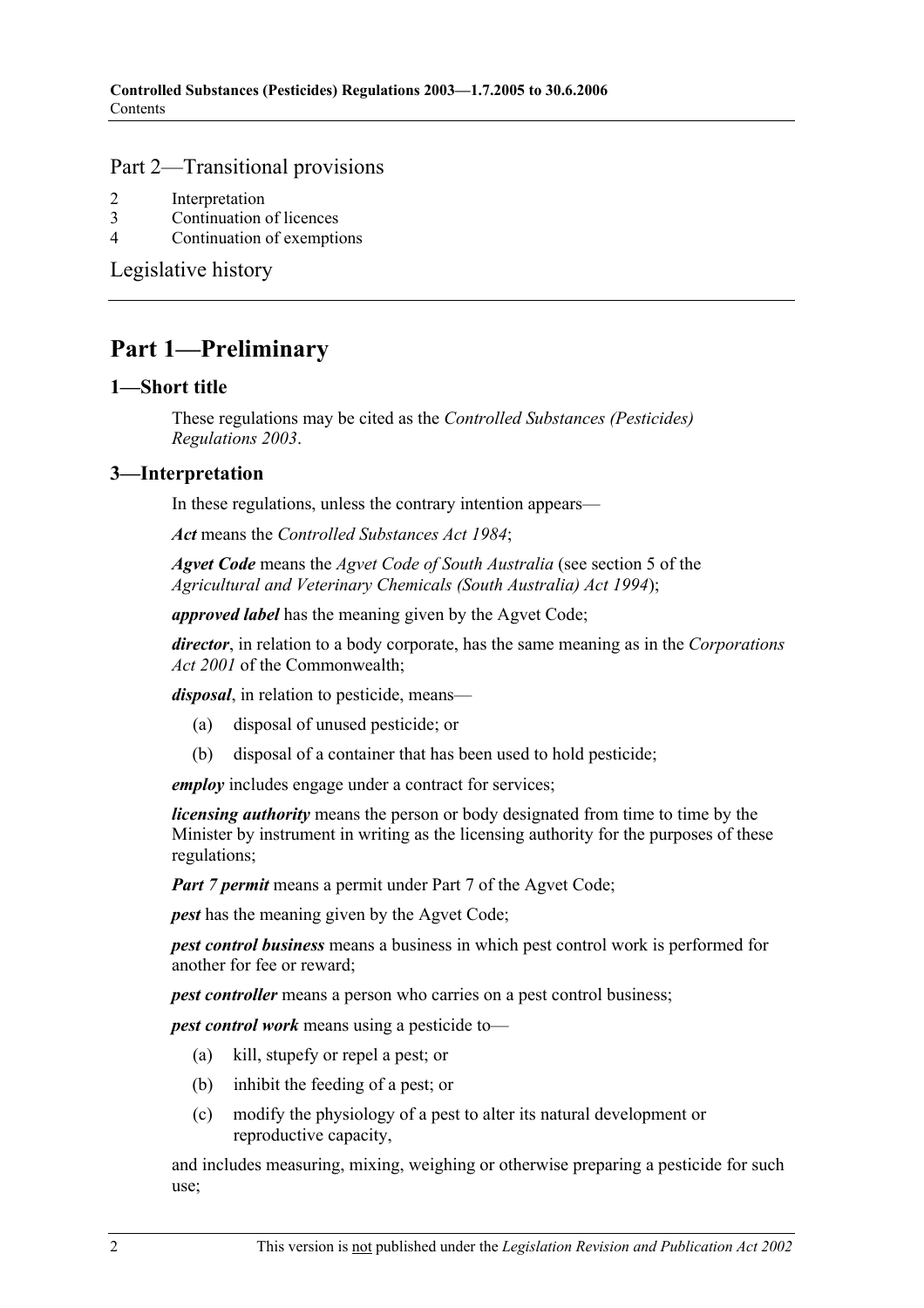*pesticide* means a substance or preparation that—

- (a) contains any proportion of a poison listed in schedule 5, schedule 6 or schedule 7 of the *Standard for the Uniform Scheduling of Drugs and Poisons* published by the National Drugs and Poisons Schedule Committee, as modified by and incorporated into the *Controlled Substances (Poisons) Regulations 1996*; and
- (b) is authorised under the Agvet Code for use for pest control work;

*pest management technician* means a person who personally performs pest control work in the course of a pest control business;

*pest management technician's licence* means a full pest management technician's licence or a limited pest management technician's licence.

#### **4—Meaning of supervision**

- (1) For the purposes of these regulations, pest control work is performed by a person under the supervision of another (the *supervisor*) if and only if—
	- (a) the pest control work is of a kind that the supervisor is licensed to perform; and
	- (b) the pesticides used in the pest control work are of a kind that the supervisor is licensed to use; and
	- (c) subject to subregulation (2), the supervisor is present within sight and sound of the person while the person is performing the work and is available—
		- (i) to advise or assist the person in the performance of the work; or
		- (ii) to intervene in the performance of the work,

as may be necessary in the circumstances of the case.

 (2) If, on application made by a pest controller who employs a person to perform pest control work under the supervision of another, the licensing authority determines that the competence of the person to perform pest control work is such that the level of supervision required by subregulation  $(1)(c)$  is unnecessary, that subregulation does not apply but instead the supervisor must be contactable in a manner approved by the licensing authority to provide advice or instruction to the person performing the pest control work, if necessary, while the person is performing the work.

#### **5—Non-application of regulations to certain pest control work**

These regulations do not apply in relation to pest control work consisting only of—

- (a) the application of glyphosate by means of—
	- (i) hand-held equipment with a tank having a maximum capacity of 15 litres or less; or
	- (ii) a brush or similar implement; or
- (b) measuring, mixing, weighing or otherwise preparing glyphosate for application by such means.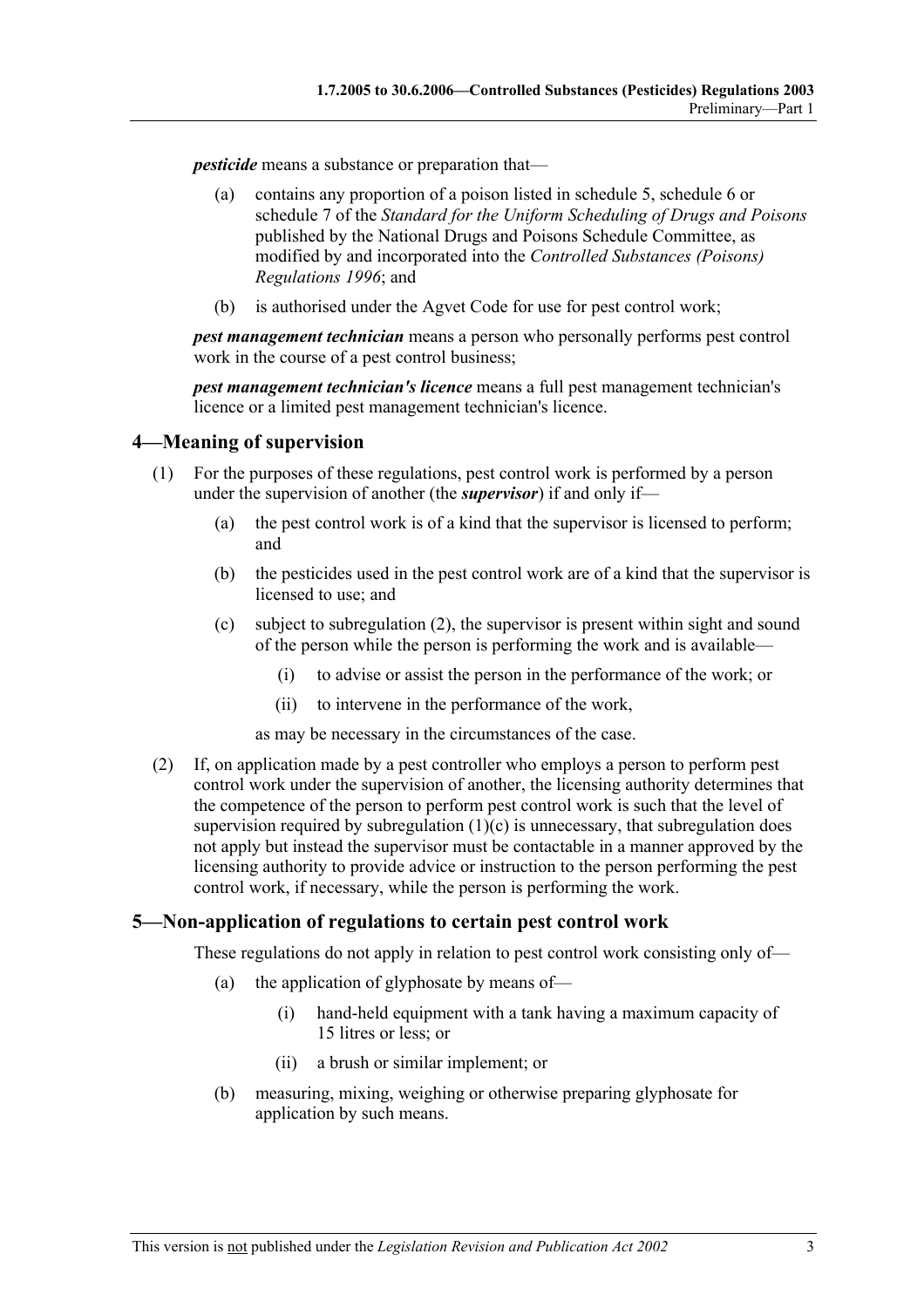# **Part 2—Licences**

#### **6—Requirement for licence**

- (1) A person must not carry on a pest control business except as authorised by—
	- (a) a pest controller's licence under these regulations; or
	- (b) a commercial operator's licence issued under the *Agricultural and Veterinary Chemicals (Control of Use) Act 1995* of Tasmania as amended from time to time, or under an Act substituted for that Act; or
	- (c) registration as a commercial pesticide firm under the *Health Act 1911* of Western Australia as amended from time to time, or under an Act substituted for that Act.

Maximum penalty: \$5 000.

Expiation fee: \$315.

 (2) A person must not perform pest control work in the course of a pest control business except as authorised by a pest management technician's licence under these regulations.

Maximum penalty: \$5 000.

Expiation fee: \$315.

 (3) A person who carries on a pest control business must ensure that no person performs pest control work in the course of that business except as authorised by a pest management technician's licence under these regulations.

Maximum penalty: \$5 000.

Expiation fee: \$315.

#### **7—Authority conferred by licence**

Subject to these regulations—

- (a) a pest controller's licence authorises the holder of the licence to carry on a pest control business in which pest control work of a kind specified in the licence using pesticides of a kind specified in the licence may be performed by the holder of a pest management technician's licence authorising pest control work of that kind by the use of pesticides of that kind;
- (b) a full pest management technicians's licence authorises the holder of the licence to perform pest control work of a kind specified in the licence using pesticides of a kind specified in the licence;
- (c) a limited pest management technician's licence authorises the holder of the licence to perform pest control work of a kind specified in the licence using pesticides of a kind specified in the licence under the supervision of the holder of a full pest management technician's licence.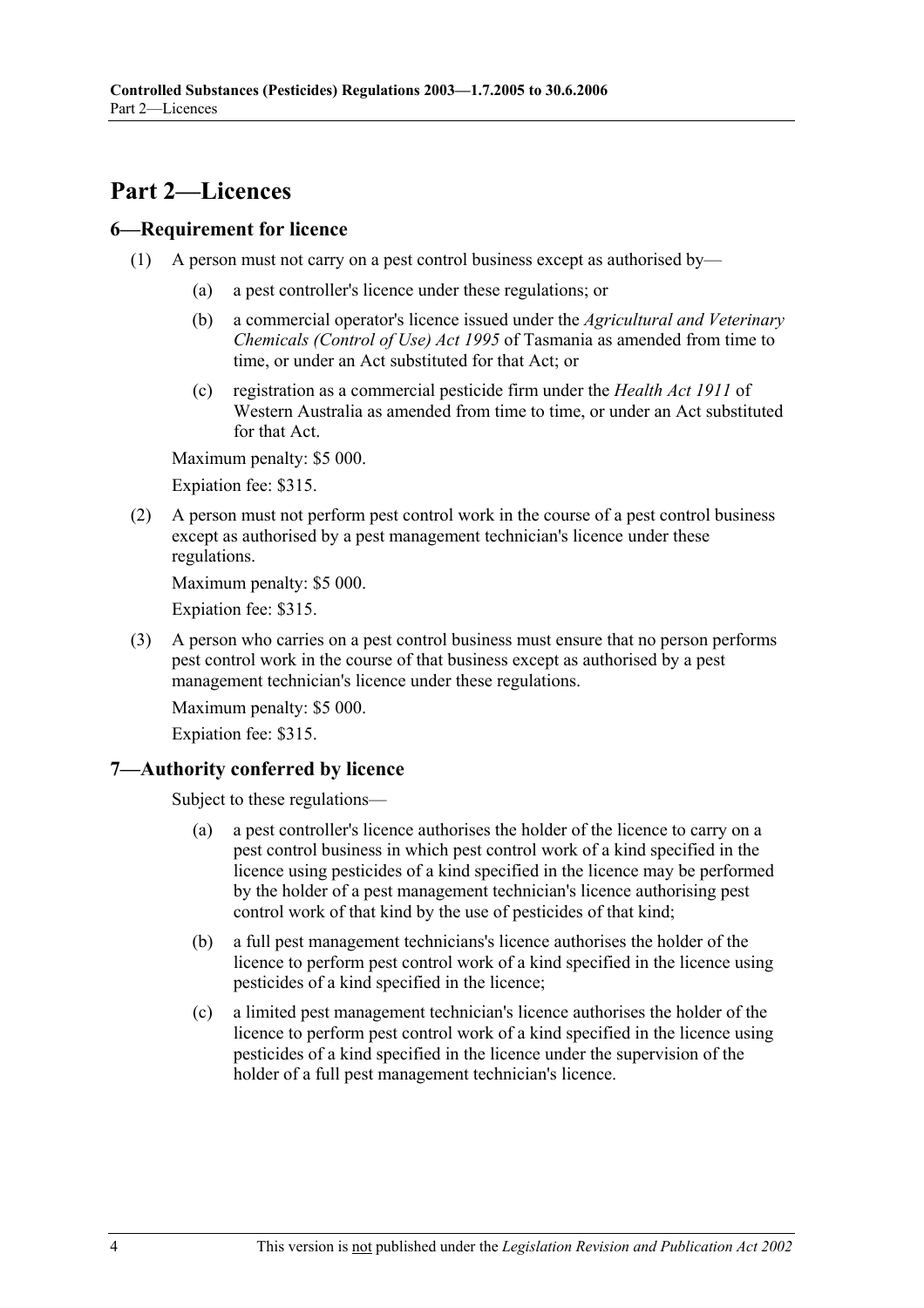#### **8—Pest controller's licence**

- (1) The licensing authority may grant an application for a pest controller's licence if satisfied—
	- (a) that the applicant—
		- (i) holds a full pest management technician's licence; or
		- (ii) employs a person who holds such a licence,

authorising the holder to perform pest control work of the kind, by the use of pesticides of the kind, for which the pest controller's licence is sought; and

- (b) that the applicant, or a person employed by the applicant, has an adequate knowledge of the requirements of these regulations and of the practices that should be followed in the conduct of a pest control business; and
- (c) that the applicant has appropriate equipment to perform pest control work of the kind for which the pest controller's licence is sought; and
- $(d)$  that—
	- (i) in the case of an application by a natural person—the applicant is otherwise a fit and proper person to hold a pest controller's licence; or
	- (ii) in the case of an application by a body corporate—each director of the body corporate is a fit and proper person to be the director of a body corporate that holds a pest controller's licence.
- (2) A pest controller's licence is subject to the following conditions:
	- (a) a condition that the holder of the licence will maintain any premises and equipment used for the purposes of the holder's pest control business in a clean, efficient and safe working condition;
	- (b) a condition that the holder of the licence will ensure that any pesticide, while handled or used in the course of the holder's pest control business, is under the direct control of the holder of a pest management technician's licence;
	- (c) a condition that the holder of the licence will ensure that any unused pesticide or any container used to hold a pesticide in the course of the pest controller's business is disposed of in a manner not likely to endanger the health of any person.

#### **9—Pest management technician's licence**

- (1) The licensing authority may grant an application for a full pest management technician's licence if satisfied that the applicant—
	- (a) has qualifications that the licensing authority considers appropriate having regard to the kind of pest control work for which the licence is sought; and
	- (b) is medically fit to perform pest control work of the kind for which the licence is sought; and
	- (c) is otherwise a fit and proper person to hold a pest management technician's licence.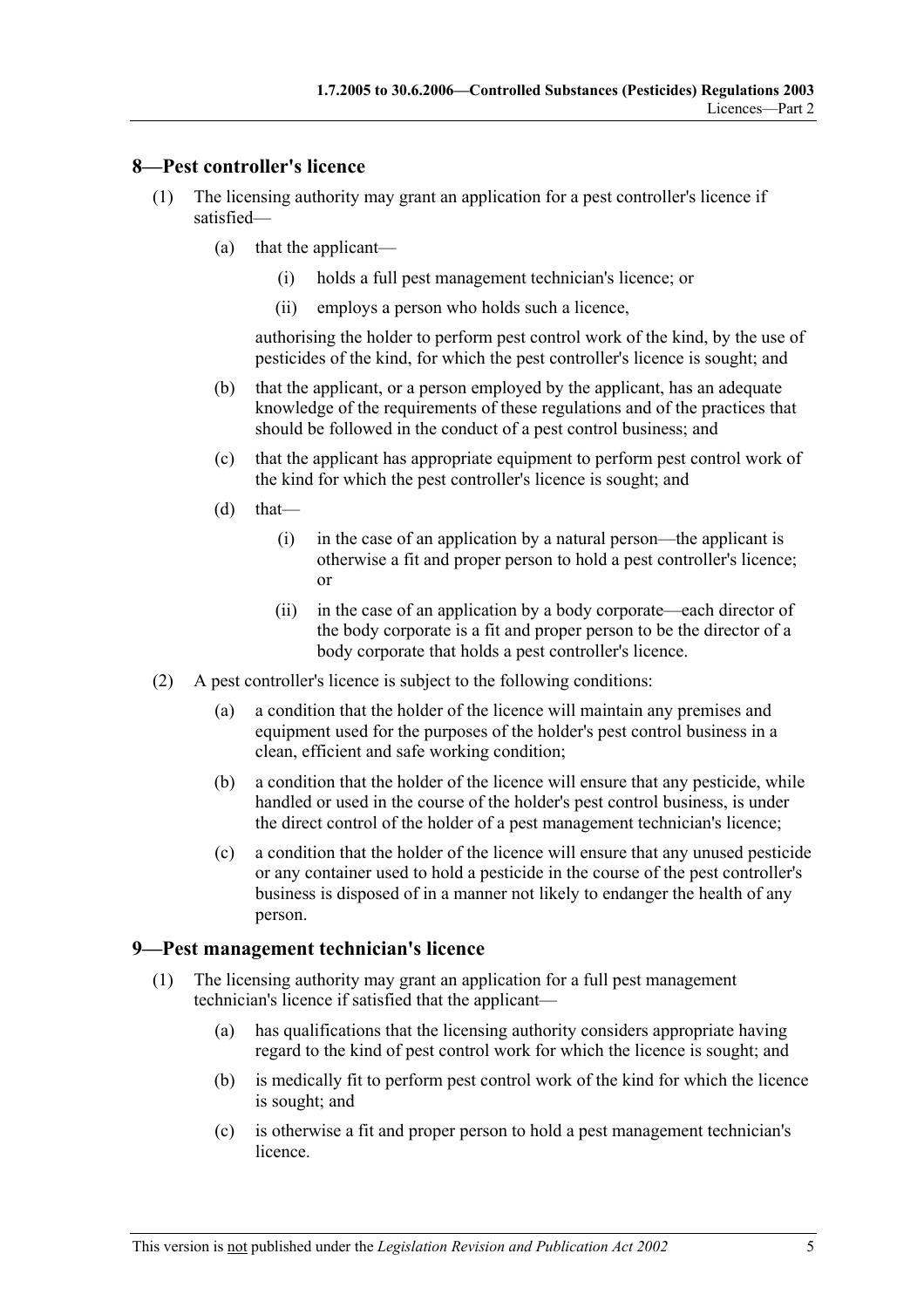- (2) A person who does not have the qualifications required for the grant of a full pest management technician's licence may apply to the licensing authority for a limited pest management technician's licence.
- (3) The licensing authority may grant an application for a limited pest management technician's licence if—
	- (a) the applicant gives to the licensing authority an undertaking that the applicant will, as soon as practicable after the grant of the licence, commence an appropriate course of instruction or training approved by the licensing authority to obtain the qualifications required for the grant of a full pest management technician's licence; and
	- (b) the licensing authority is satisfied that the applicant—
		- (i) is employed by a pest controller to perform pest control work under the supervision of the holder of a full pest management technician's licence; and
		- (ii) is medically fit to perform pest control work of the kind for which the licence is sought; and
		- (iii) is otherwise a fit and proper person to be licensed as a pest management technician.
- (4) A full pest management technician's licence or limited pest management technician's licence is subject to the following conditions:
	- (a) a condition that the holder of the licence will, while using pesticides, wear protective clothing sufficient to prevent contamination of the holder;
	- (b) a condition that the holder of the licence will keep suitable first aid materials available where pesticides are being used by the holder;
	- (c) a condition that the holder of the licence will not handle or use pesticides in a manner dangerous to the health of any person;
	- (d) a condition that the holder of the licence will dispose of any unused pesticide or any container used to hold a pesticide in a manner not likely to endanger the health of any person;
	- (e) a condition that the holder of the licence will, if a spillage of pesticides occurs, clean and decontaminate the area in which the spillage occurred in a manner approved by the licensing authority;
	- (f) a condition that the holder of the licence will submit to such medical examinations as the licensing authority considers necessary to monitor exposure of the holder to pesticides;
	- (g) a condition that the holder of the licence will submit to such assessments as the licensing authority considers necessary to ensure that the holder maintains an adequate knowledge of pest control work and pesticides of the kind authorised by the licence.
- (5) A limited pest management technician's licence is subject to a condition that the holder of the licence will not make recommendations or give advice to any person concerning the use of pesticides.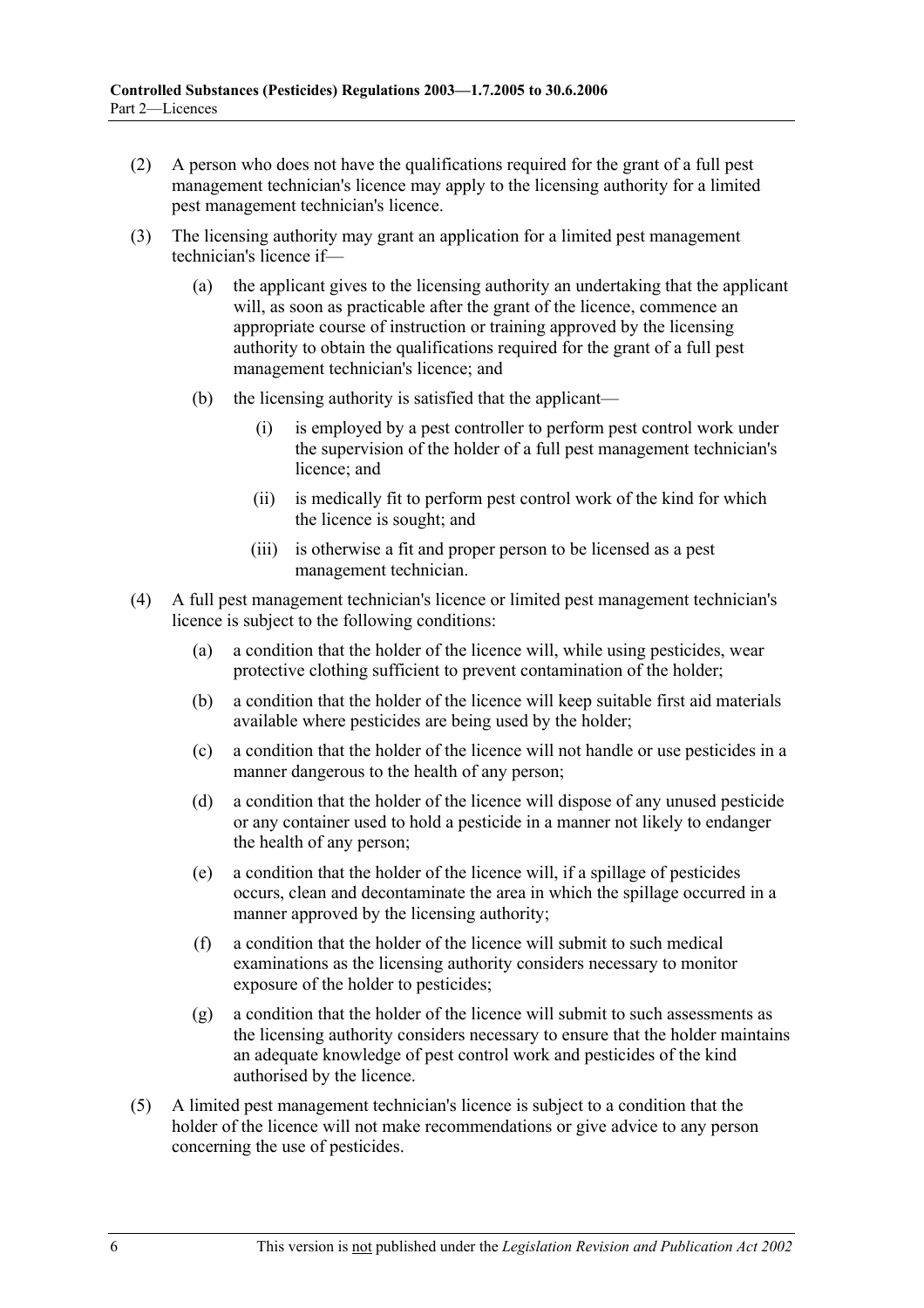(6) An application for a pest management technician's licence cannot be made except by, or on behalf of, a natural person.

#### **10—Conditions of licence**

- (1) A licence under these regulations is subject to—
	- (a) such conditions as are imposed by these regulations; and
	- (b) such other conditions as the licensing authority thinks fit to impose and specifies in the licence or by notice in writing given personally or by post to the holder of the licence.
- (2) The holder of a licence under these regulations must not contravene or fail to comply with a condition of the licence.

Maximum penalty: \$5 000.

Expiation fee: \$315.

#### **11—Term and renewal of licence**

- (1) A pest controller's licence or full pest management technician's licence expires on 30 June following the date of its grant and may, on application made to the licensing authority before the expiry of the licence, be renewed for successive terms of 12 months.
- (2) A limited pest management technician's licence expires—
	- (a) on the first anniversary of the date of its grant; or
	- (b) in the case of a licence that has been renewed—
		- (i) on the first anniversary of the date of its renewal; or
		- (ii) if the licensing authority has extended the term of the licence—at the end of the period of extension.
- (3) The licensing authority may, on application made by the holder of a limited pest management technician's licence before the expiry of the licence, extend the term of the licence for a period not exceeding 6 months if, in the opinion of the licensing authority, it is fair in the circumstances of the particular case to allow the holder of the licence further time to do whatever is necessary for the holder to qualify for the grant of a full pest management technician's licence.
- (4) A limited pest management technician's licence may be renewed once by the licensing authority on application made before the expiry of the licence.

#### **12—Exemptions**

- (1) The licensing authority may exempt a person from the obligation to hold a licence under these regulations on such conditions as the licensing authority thinks fit.
- (2) The licensing authority may, by notice in writing given personally or by post to a person granted an exemption under this regulation, vary or revoke the exemption.
- (3) The licensing authority must not grant or vary an exemption unless satisfied that pest control work performed in compliance with the conditions of the exemption as granted or varied will not entail any significant risk to public health or the environment.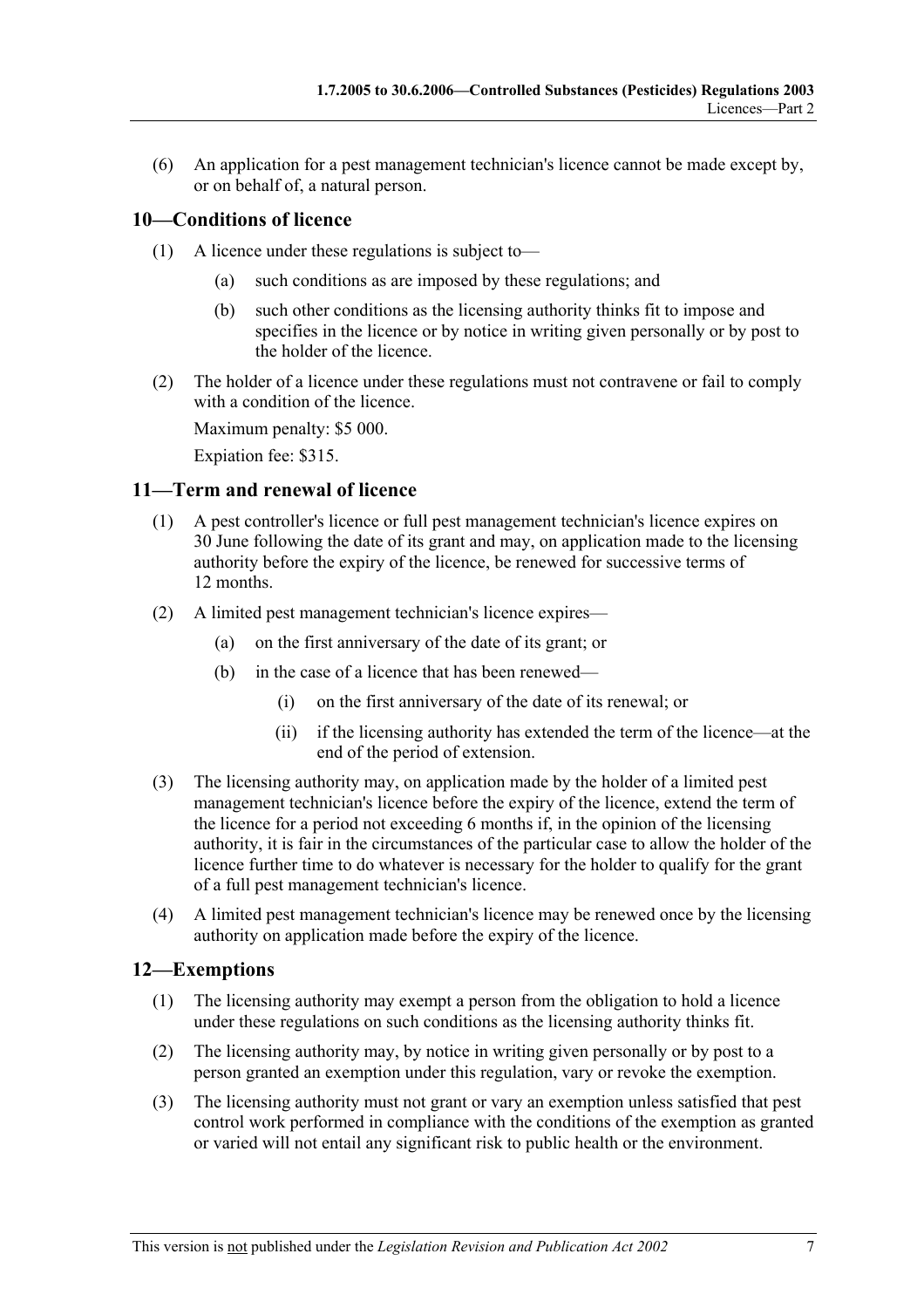(4) A person who contravenes, or fails to comply with, a condition of an exemption under this regulation is guilty of an offence.

Maximum penalty: \$5 000.

Expiation fee: \$315.

#### **13—Variation of licence**

- (1) The licensing authority may, by notice in writing given personally or by post to the holder of a licence under these regulations—
	- (a) vary the licence to extend or limit the kind of pest control work authorised by, or the kind of pesticides that may be used pursuant to, the licence; or
	- (b) vary or revoke a condition of the licence imposed by the licensing authority, or impose a further condition on the licence.
- (2) The powers conferred by subregulation (1) may be exercised—
	- (a) on the application of the holder of the licence; or
	- (b) if the licensing authority is of the opinion that there are proper reasons for doing so.

#### **14—Suspension or cancellation of licence**

The licensing authority may, by notice in writing given personally or by post to the holder of a licence under these regulations, suspend or cancel the licence if satisfied—

- (a) that the holder made a false statement or furnished false information in applying for the grant, renewal or variation of the licence; or
- (b) that the holder has been found guilty of an offence against the Act or these regulations or any other law relating to pesticides (including a law of another State or a Territory); or
- $\text{(c)}$  that—
	- (i) in the case of a licence held by a natural person—
		- (A) the holder's health will be seriously endangered if he or she continues to perform pest control work of the kind authorised by the licence; or
		- (B) the holder is no longer competent to perform pest control work of the kind authorised by the licence; or
		- (C) the holder is for any other reason no longer a fit and proper person to hold the licence; or
	- (ii) in the case of a pest controller's licence held by a body corporate—a director of the body corporate is no longer a fit and proper person to be the director of a body corporate that holds a pest controller's licence.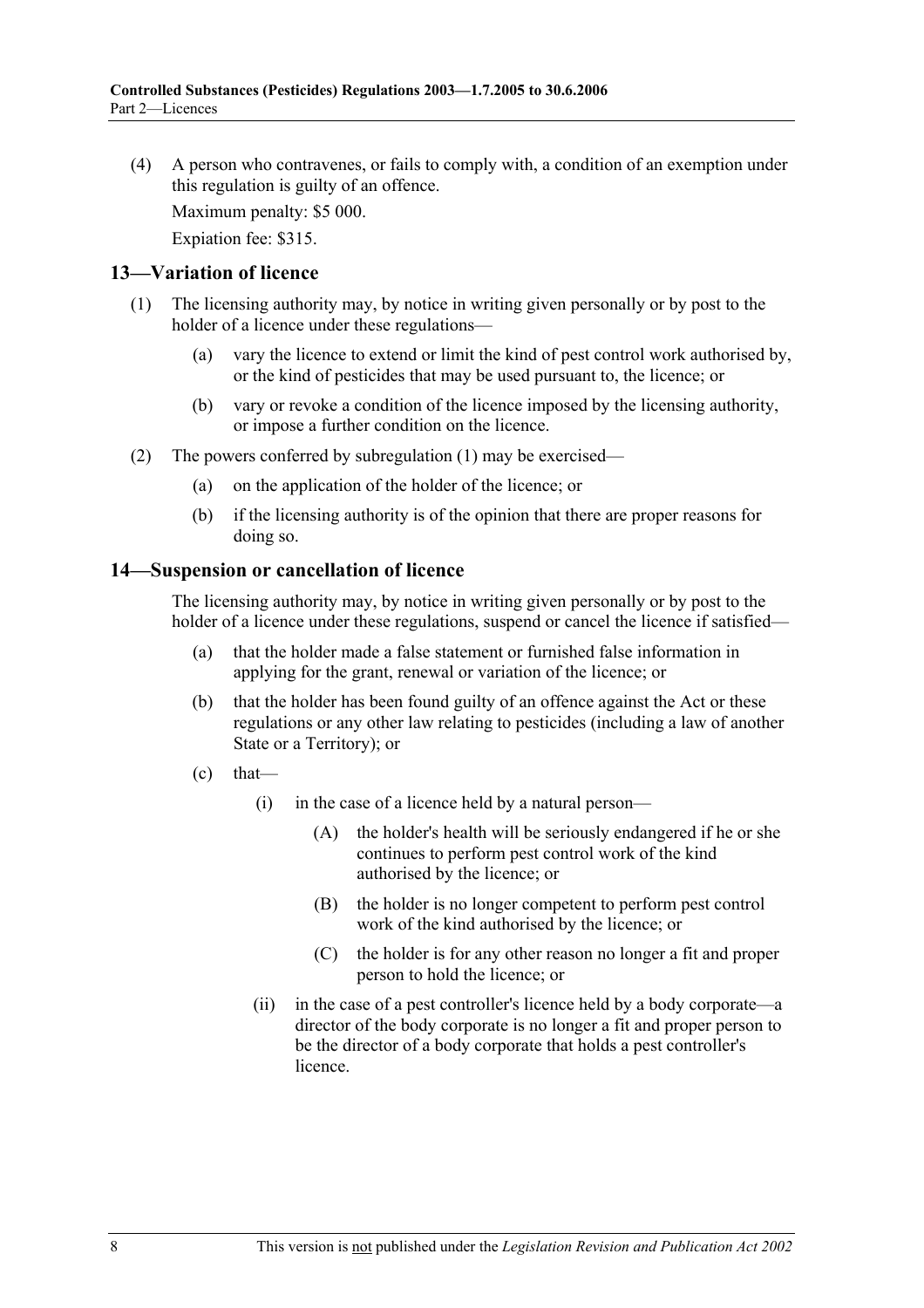### **15—Right of appeal**

- (1) The following appeals may be made to the Administrative and Disciplinary Division of the District Court:
	- (a) an applicant for a licence under these regulations may appeal against a decision of the licensing authority—
		- (i) to refuse to grant the licence; or
		- (ii) to impose particular conditions on the licence;
	- (b) a person who holds or formerly held a licence under these regulations may appeal against a decision of the licensing authority—
		- (i) to suspend or cancel the licence; or
		- (ii) to vary the licence; or
		- (iii) to impose or vary particular conditions on the licence.
- (2) Subject to this regulation, an appeal must be instituted within 1 month of the making of the decision appealed against.
- (3) The licensing authority must, on application by a person seeking to appeal a decision of the licensing authority, state in writing the reasons for the decision.
- (4) If the reasons of the licensing authority are not given in writing at the time of making a decision and the person affected by the decision, within 1 month of the making of the decision, requires the licensing authority to state the reasons in writing, the time for instituting an appeal runs from the time when the person receives the written statement of those reasons.

# **Part 3—Duties of pest controllers and pest management technicians**

#### **16—Storage of pesticides**

- (1) A pest controller must ensure that a pesticide stored in the course of the pest controller's business is kept in a prescribed container that—
	- (a) is kept securely closed; and
	- (b) is housed in a structure that—
		- (i) is roofed; and
		- (ii) has a floor impervious to water; and
		- (iii) is adequately ventilated; and
		- (iv) is locked when unattended; and
		- (v) has an adequate supply of water available to wash any spillage of pesticide that may occur; and
		- (vi) is so situated or constructed that a spillage of pesticide cannot drain into a water supply or watercourse or soak into the soil.

Maximum penalty: \$2 500.

Expiation fee: \$210.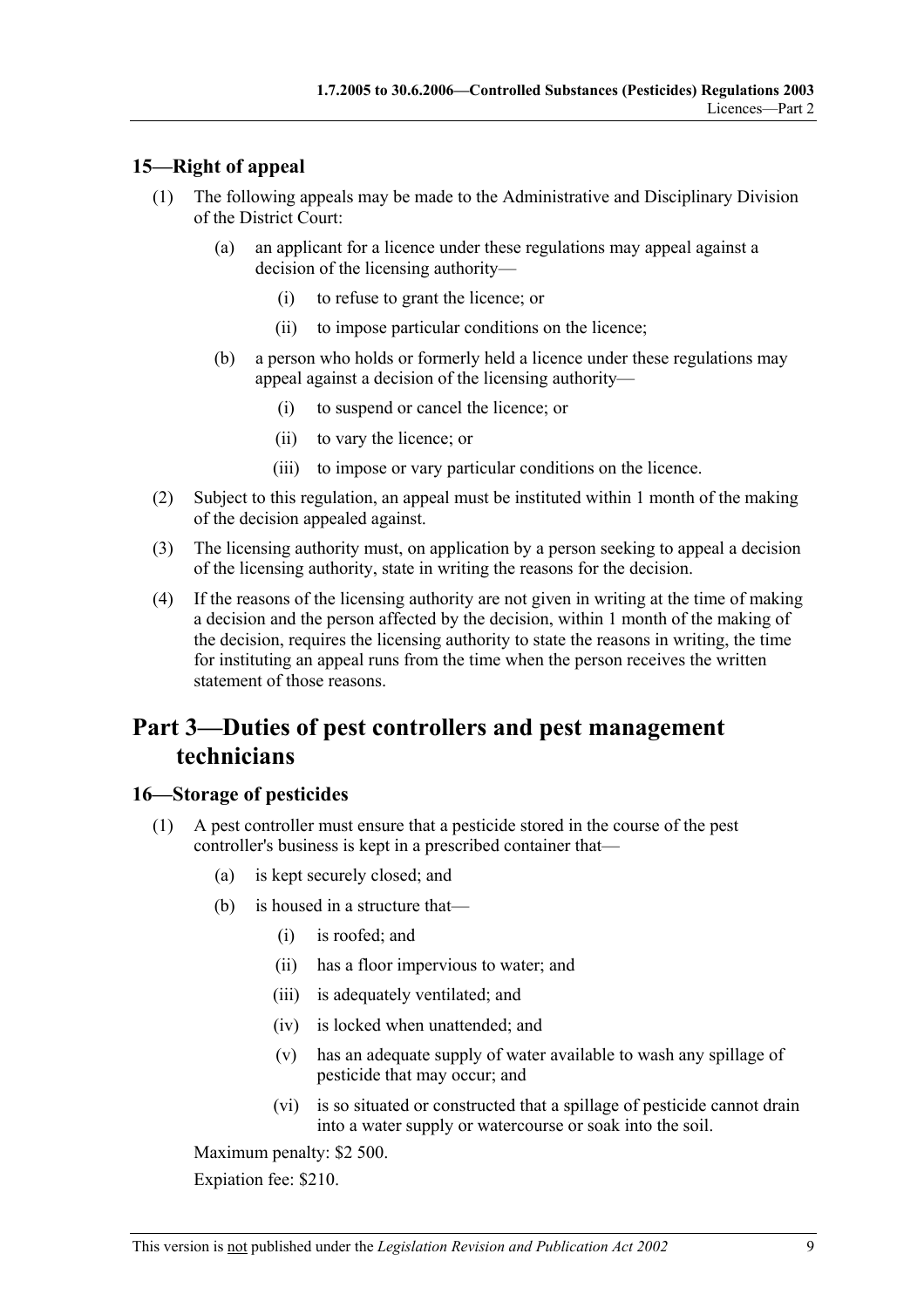(2) In this regulation—

*prescribed container* means—

- (a) a container that bears an approved label; or
- (b) a container of a kind approved by the licensing authority for the purposes of this regulation.

#### **17—Transport of pesticides**

- (1) A pest controller must ensure that the following provisions are complied with in relation to the transport of a pesticide in the course of the pest controller's business:
	- (a) the pesticide must be transported in a securely closed container that—
		- (i) in the case of a pesticide registered under the Agvet Code—bears the approved label for containers of that pesticide; or
		- (ii) in the case of a pesticide that is not registered under the Agvet Code but is the subject of a Part 7 permit—bears a label that contains adequate instructions relating to the matters referred to in section  $14(3)(g)$  of the Agvet Code;
	- (b) the pesticide must not be left in an unattended vehicle unless the vehicle has an enclosed storage facility that forms part of or is securely fixed to the structure of the vehicle and the pesticide is kept securely locked in that storage facility;
	- (c) the driving compartment of the vehicle used to transport the pesticide must be separated from the pesticide storage area by a gas-tight barrier.

Maximum penalty: \$2 500.

Expiation fee: \$210.

- (2) Subregulation (1)(a) does not apply if pesticide is transported in a securely closed spray tank that—
	- (a) forms part of or is securely fixed to the structure of the vehicle being used to transport the pesticide; and
	- (b) is prominently marked with—
		- (i) the word "CAUTION" or "POISON" or any other warning approved by the licensing authority; and
		- (ii) the name of the pesticide.

#### **18—Compliance with prescribed standards and codes of practice**

 (1) A pest controller must ensure that the requirements of the prescribed standards and codes of practice are complied with in relation to pest control work carried out in the course of the pest controller's business.

Maximum penalty: \$5 000.

Expiation fee: \$315.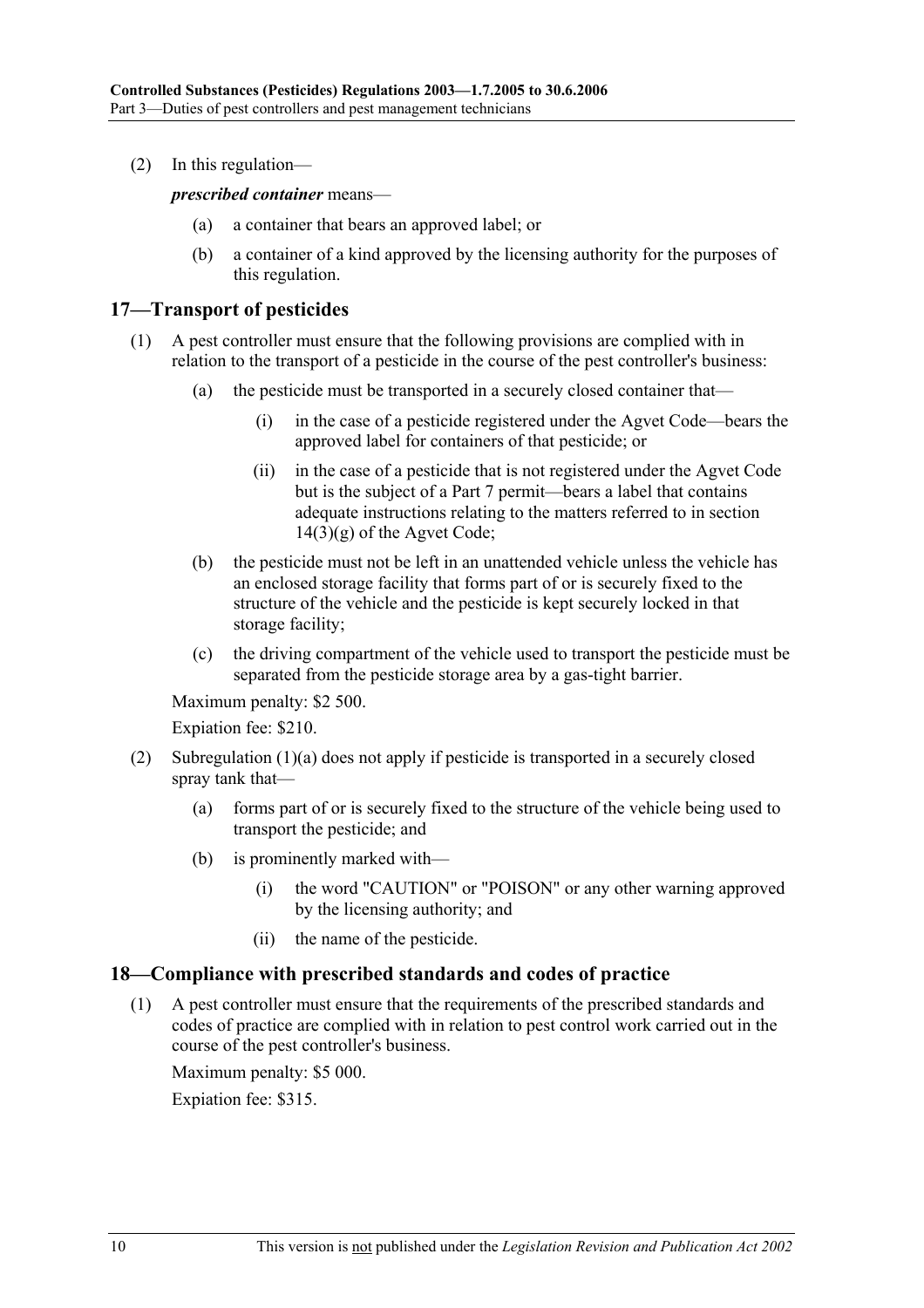(2) A pest management technician must perform pest control work in accordance with the prescribed standards and codes of practice.

Maximum penalty: \$5 000.

Expiation fee: \$315.

- (3) For the purposes of this regulation, the prescribed standards and codes of practice are—
	- (a) AS 3660.1—2000 published by Standards Australia as amended from time to time; and
	- (b) AS 3660.2—2000 published by Standards Australia as amended from time to time; and
	- (c) *South Australian Health Commission Code of Practice for Diluting Pesticides from a Water Supply* published by the South Australian Health Commission on 19 May 1988 (*Gazette 30.6.2004 p1280*) as amended from time to time; and
	- (d) *South Australian Health Commission Termiticides (Safe Use) Code of Practice* published by the South Australian Health Commission on 19 May 1988 (*Gazette 19.5.1988 p1285*) as amended from time to time.

#### **19—Compliance with Agvet Code**

- (1) A pest controller must, in relation to a pesticide registered under the Agvet Code, ensure that—
	- (a) the directions stated on the approved label for the container for the pesticide are complied with in relation to the handling or use of the pesticide in the course of the pest controller's business; and
	- (b) the pesticide is not used in the course of the pest controller's business for a purpose not stated on the approved label,

unless the pesticide is the subject of a Part 7 permit.

Maximum penalty: \$5 000.

Expiation fee: \$315.

- (2) A pest controller must, in relation to a pesticide that is the subject of a Part 7 permit, ensure that—
	- (a) the conditions of the permit are complied with in relation to the handling or use of the pesticide in the course of the pest controller's business; and
	- (b) the pesticide is not used in the course of the pest controller's business for a purpose not authorised by the permit.

Maximum penalty: \$5 000.

Expiation fee: \$315.

- (3) A pest management technician—
	- (a) must perform pest control work using a pesticide that is registered under the Agvet Code in accordance with the directions stated on the approved label for the container for the pesticide; and
	- (b) must not use the pesticide for a purpose not stated on the approved label,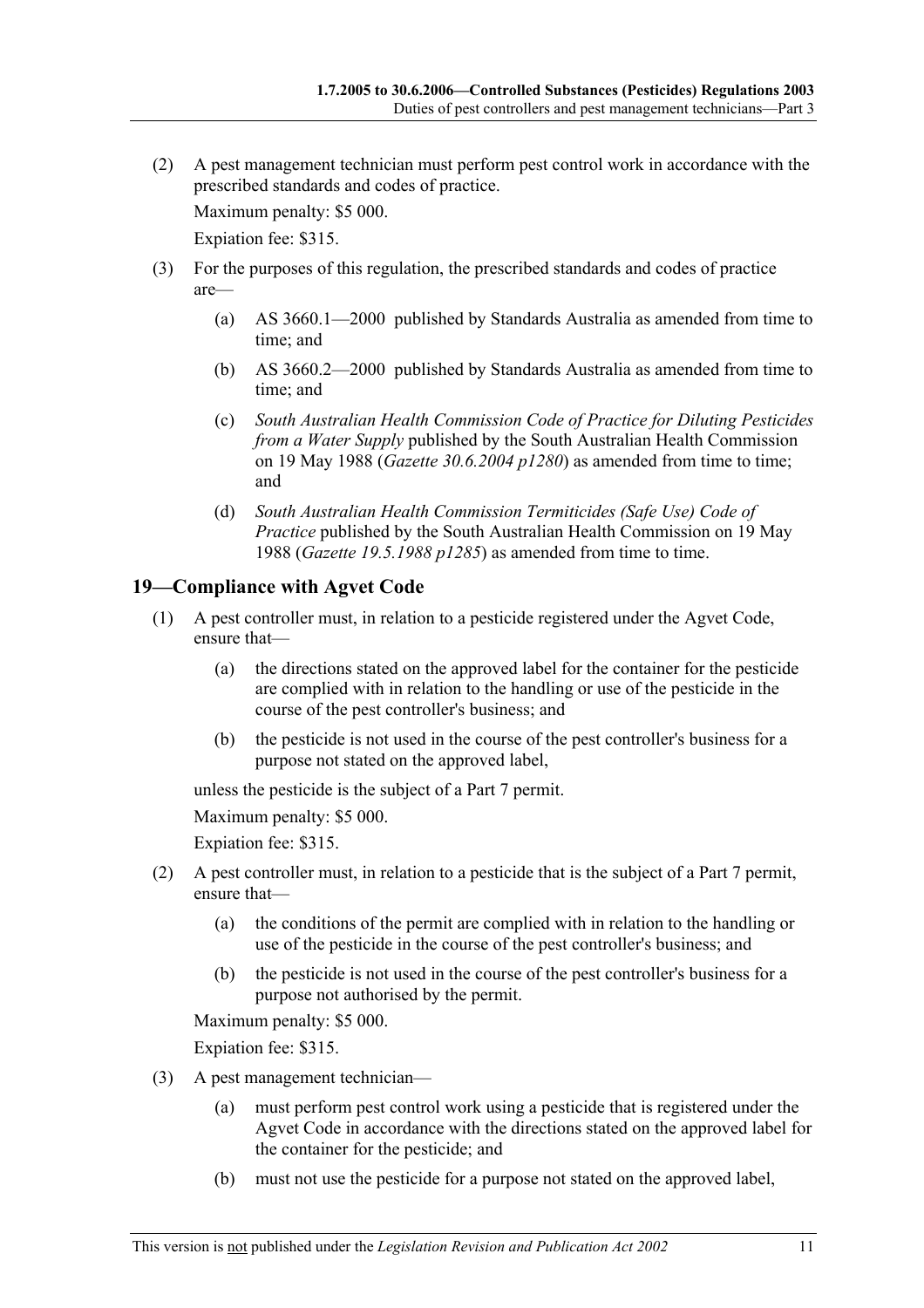unless the pesticide is the subject of a Part 7 permit.

Maximum penalty: \$5 000.

Expiation fee: \$315.

- (4) A pest management technician—
	- (a) must perform pest control work using a pesticide that is the subject of a Part 7 permit in accordance with the conditions of the permit; and
	- (b) must not use the pesticide for a purpose not authorised by the permit.

Maximum penalty: \$5 000.

Expiation fee: \$315.

#### **20—Reporting of certain spillages of pesticide**

If a person who holds a licence under these regulations observes a spillage of pesticide that, because of its magnitude or location, or because of the toxicity of the pesticide involved—

- (a) requires assistance to be managed; or
- (b) is such that it may have an immediate impact on the environment or the health or safety of members of the public,

the person must immediately report the spillage to the licensing authority or a police officer.

Maximum penalty: \$5 000.

Expiation fee: \$315.

#### **21—Records to be kept by pest controllers**

- (1) A pest controller must, in relation to each pest management technician employed in the pest controller's business, keep a record of—
	- (a) the technician's name and address; and
	- (b) the technician's date of birth; and
	- (c) the date on which the technician commenced employment with the pest controller; and
	- (d) the date on which the technician ceased employment with the pest controller; and
	- (e) the pesticides handled or used by the technician in the course of that employment.

Maximum penalty: \$2 500.

Expiation fee: \$210.

 (2) A pest controller must, within 28 days after a pest management technician ceases to be employed in the pest controller's business, forward a copy of the records kept under subregulation (1) to the licensing authority.

Maximum penalty: \$2 500.

Expiation fee: \$210.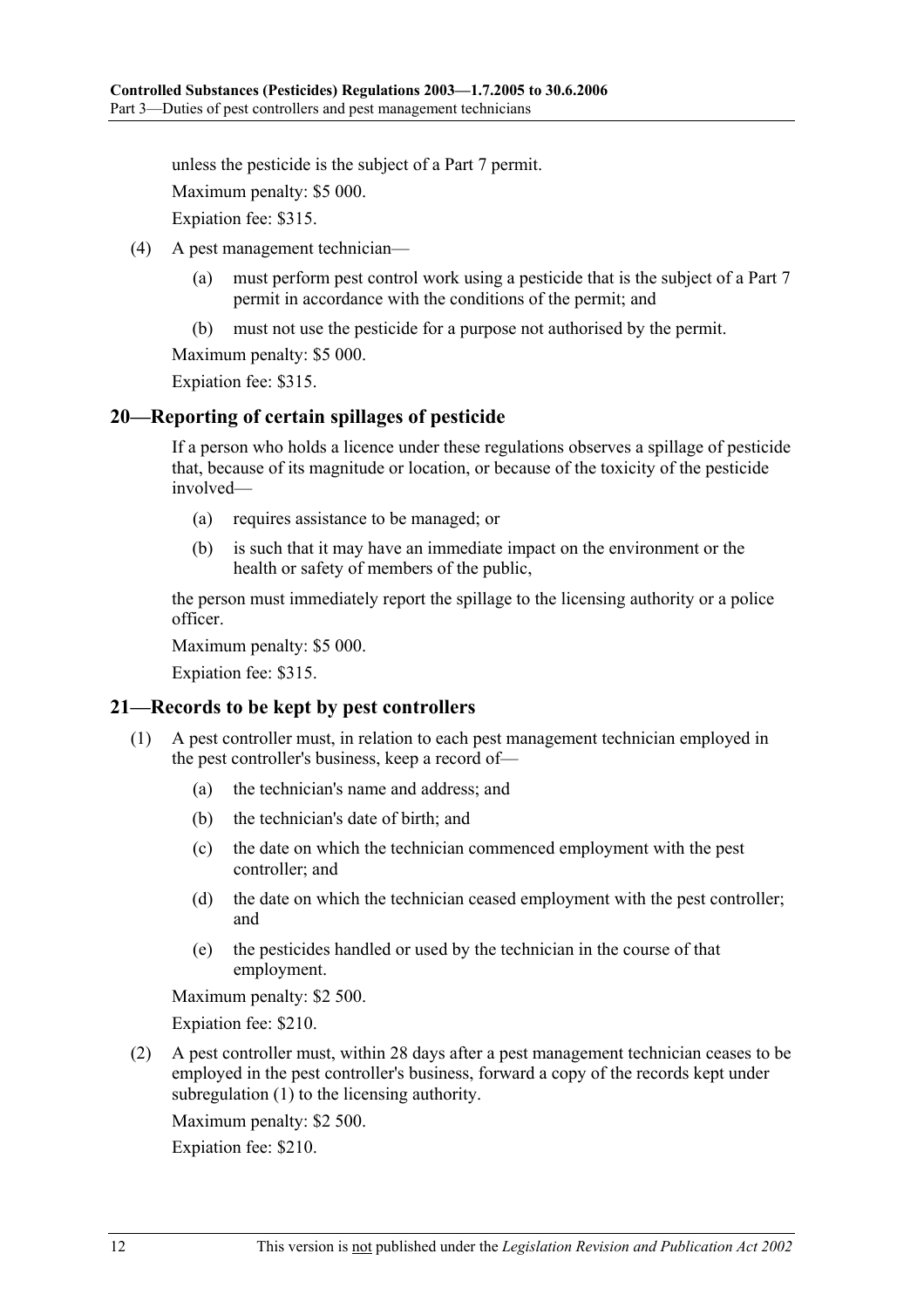(3) A pest controller must retain a record kept under subregulation (1) for 7 years after the date of the last entry made in it.

Maximum penalty: \$2 500.

Expiation fee: \$210.

- (4) A pest controller must, in relation to each application of pesticide in the course of the pest controller's business, keep a record of—
	- (a) the date, time and location of the application; and
	- (b) the name and quantity of the pesticide applied; and
	- (c) the name of the pest management technician who applied the pesticide; and
	- (d) the proximity of other people to the area where the pesticide was applied; and
	- (e) in the case of a pesticide applied outdoors—the prevailing weather conditions in the area where the pesticide was applied; and
	- (f) in the case of a termiticide applied to a site before or during the construction of a building—
		- (i) the total surface area of the land or building treated with the termiticide; and
		- (ii) the name and principal place of business of the supplier of the termiticide.

Maximum penalty: \$2 500.

Expiation fee: \$210.

 (5) A pest controller must retain a record kept under subregulation (4) for 7 years after the date it was made.

Maximum penalty: \$2 500.

Expiation fee: \$210.

 (6) A pest controller must, on request by the licensing authority in writing, provide the licensing authority with specified information contained in a record kept under this regulation within the time specified in the request.

Maximum penalty: \$2 500.

Expiation fee: \$210.

#### **22—Duty of holder of pest controller's licence to notify change of business name or address**

The holder of a pest controller's licence must, within 14 days of any change in—

- (a) any business name under which the holder carries on the pest control business; or
- (b) the holder's business or registered address,

give the licensing authority written notice of the change.

Maximum penalty: \$250.

Expiation fee: \$80.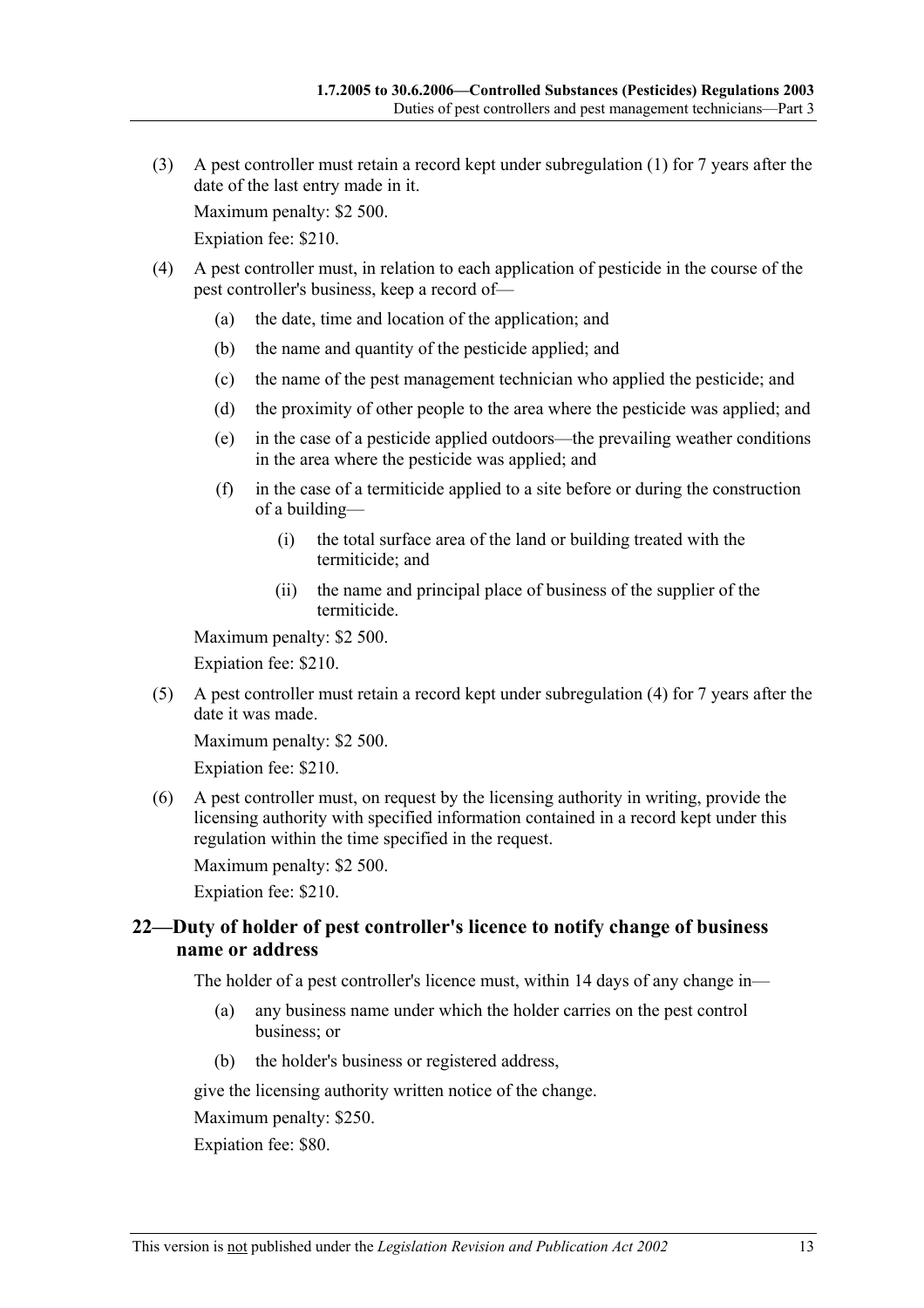#### **23—Duty of holder of limited pest management technician's licence to notify change or cessation of employment**

The holder of a limited pest management technician's licence must, within 14 days of—

- (a) changing employment from one pest controller to another; or
- (b) ceasing to be employed as a pest management technician,

give the licensing authority written notice of the change or cessation of employment. Maximum penalty: \$250.

Expiation fee: \$80.

## **Part 4—Miscellaneous**

#### **24—Applications**

- (1) An application under these regulations must—
	- (a) be made in a manner and form approved by the licensing authority; and
	- (b) be accompanied by the appropriate fee set out in Schedule 1.
- (2) A person who makes an application under these regulations must, if the licensing authority so requires—
	- (a) provide the licensing authority with specified information to enable the licensing authority to determine the application; and
	- (b) verify, by statutory declaration, information furnished for the purposes of the application.

#### **25—False or misleading statement**

A person must not make a statement that is false or misleading in a material particular (whether by reason of the inclusion or omission of any particular) in any information provided under these regulations.

Maximum penalty: \$5 000.

## **Schedule 1—Fees**

|  |  |  |  |  |  | On application for the issue of a pest controller's licence that is to take effect in- |
|--|--|--|--|--|--|----------------------------------------------------------------------------------------|
|--|--|--|--|--|--|----------------------------------------------------------------------------------------|

| July      | \$223.00 |
|-----------|----------|
| August    | \$207.00 |
| September | \$191.00 |
| October   | \$174.00 |
| November  | \$158.00 |
| December  | \$142.00 |
| January   | \$126.00 |
| February  | \$109.00 |
| March     | \$93.00  |
|           |          |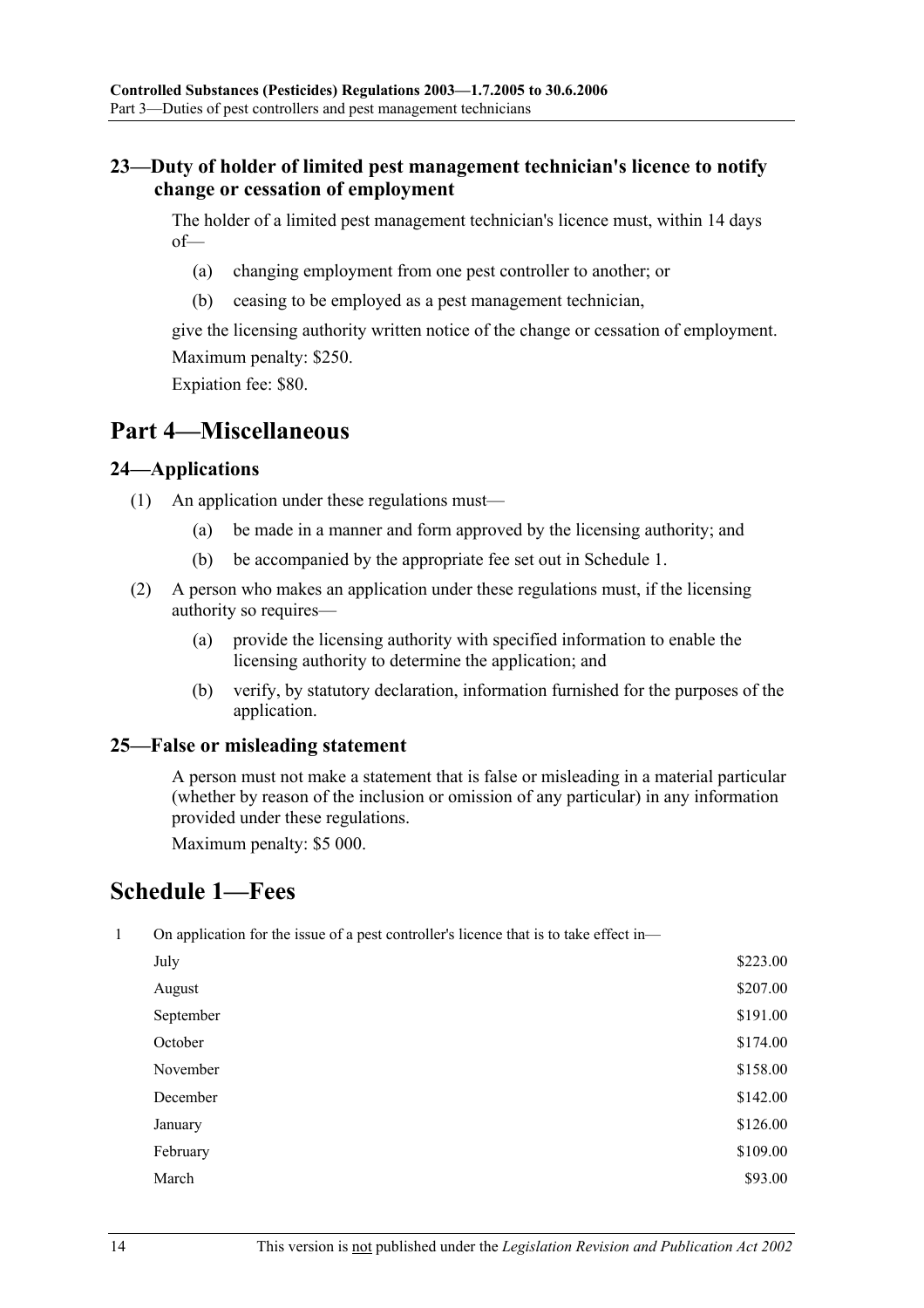|                | April                                                                                                     | \$76.50  |
|----------------|-----------------------------------------------------------------------------------------------------------|----------|
|                | May                                                                                                       | \$60.50  |
|                | June                                                                                                      | \$44.25  |
| $\overline{c}$ | On application for the issue of a full pest management technician's licence that is to<br>take effect in- |          |
|                | July                                                                                                      | \$55.00  |
|                | August                                                                                                    | \$51.00  |
|                | September                                                                                                 | \$47.50  |
|                | October                                                                                                   | \$43.75  |
|                | November                                                                                                  | \$40.25  |
|                | December                                                                                                  | \$36.25  |
|                | January                                                                                                   | \$32.75  |
|                | February                                                                                                  | \$28.75  |
|                | March                                                                                                     | \$25.00  |
|                | April                                                                                                     | \$21.40  |
|                | May                                                                                                       | \$17.60  |
|                | June                                                                                                      | \$13.90  |
| 3              | On application for the issue of a limited pest management technician's licence                            | \$55.00  |
| 4              | On application for an extension of the term of a limited pest management technician's<br>licence          | \$21.40  |
| 5              | On application for the renewal of a pest controller's licence                                             | \$223.00 |
| 6              | On application for the renewal of a pest management technician's licence                                  | \$55.00  |

# **Schedule 2—Revocation and transitional provisions**

# **Part 1—Revocation of** *Controlled Substances (Pesticide) Regulations 1988*

#### **1—Revocation of regulations**

The *Controlled Substances (Pesticide) Regulations 1988* are revoked.

## **Part 2—Transitional provisions**

#### **2—Interpretation**

In this clause—

*revoked regulations* means the regulations revoked by clause 1.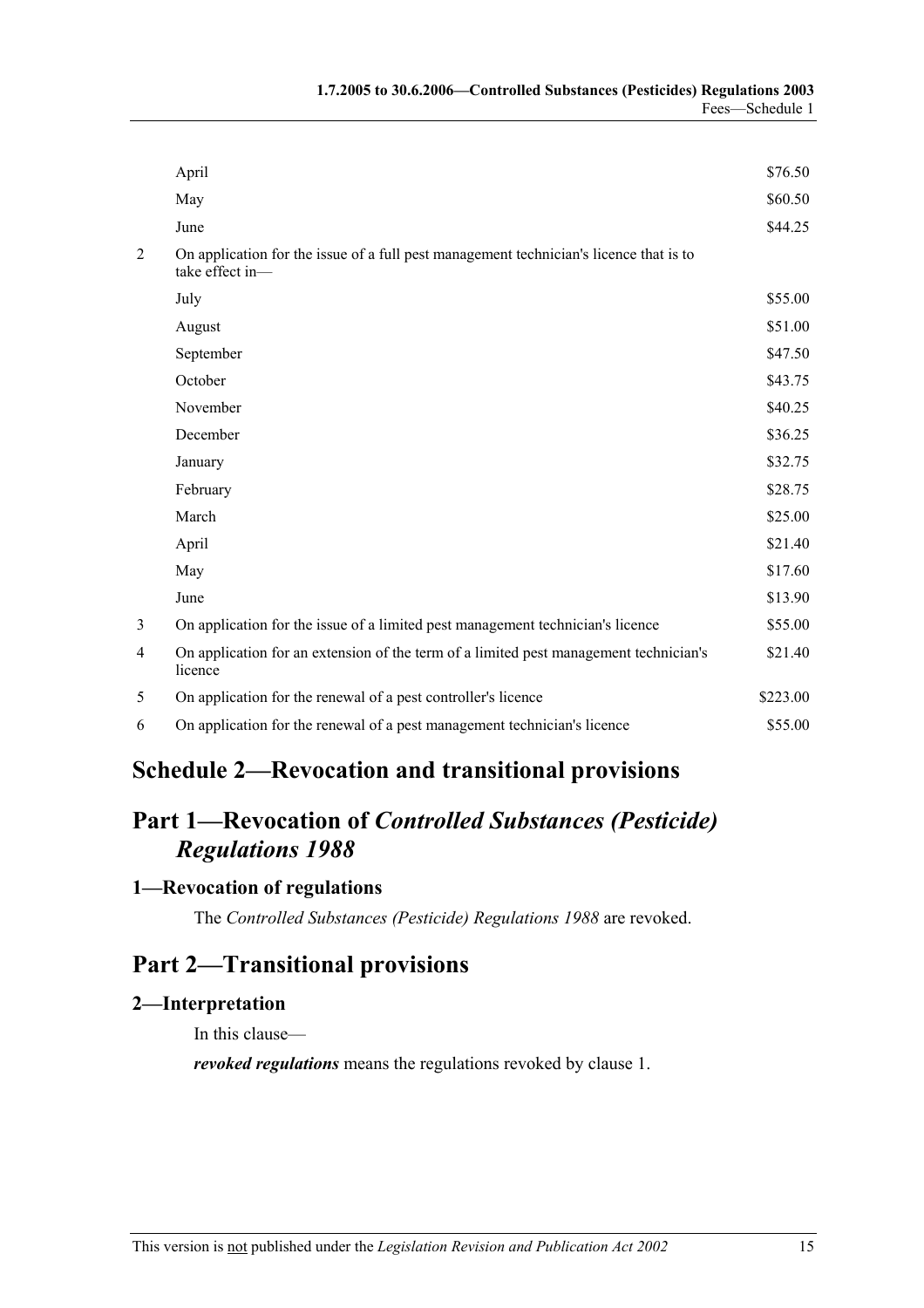#### **3—Continuation of licences**

- (1) A pest controller's licence under the revoked regulations in force immediately before the commencement of these regulations continues in force under these regulations, subject to its terms and conditions, as a pest controller's licence under these regulations for the balance of the term for which it was granted or last renewed.
- (2) A pest operator's licence grade 1 under the revoked regulations in force immediately before the commencement of these regulations continues in force under these regulations, subject to its terms and conditions, as a limited pest management technician's licence under these regulations for the balance of the term for which it was granted or last renewed.
- (3) A pest operator's licence grade 2 under the revoked regulations in force immediately before the commencement of these regulations continues in force under these regulations, subject to its terms and conditions, as a limited pest management technician's licence under these regulations for a term expiring on the first anniversary of the commencement of these regulations.
- (4) A pest operator's licence grade 3 under the revoked regulations in force immediately before the commencement of these regulations continues in force under these regulations, subject to its terms and conditions, as a full pest management technician's licence under these regulations for the balance of the term for which it was granted or last renewed.

#### **4—Continuation of exemptions**

An exemption under the revoked regulations in force immediately before the commencement of these regulations continues in force under these regulations, subject to its terms and conditions, as an exemption under these regulations.